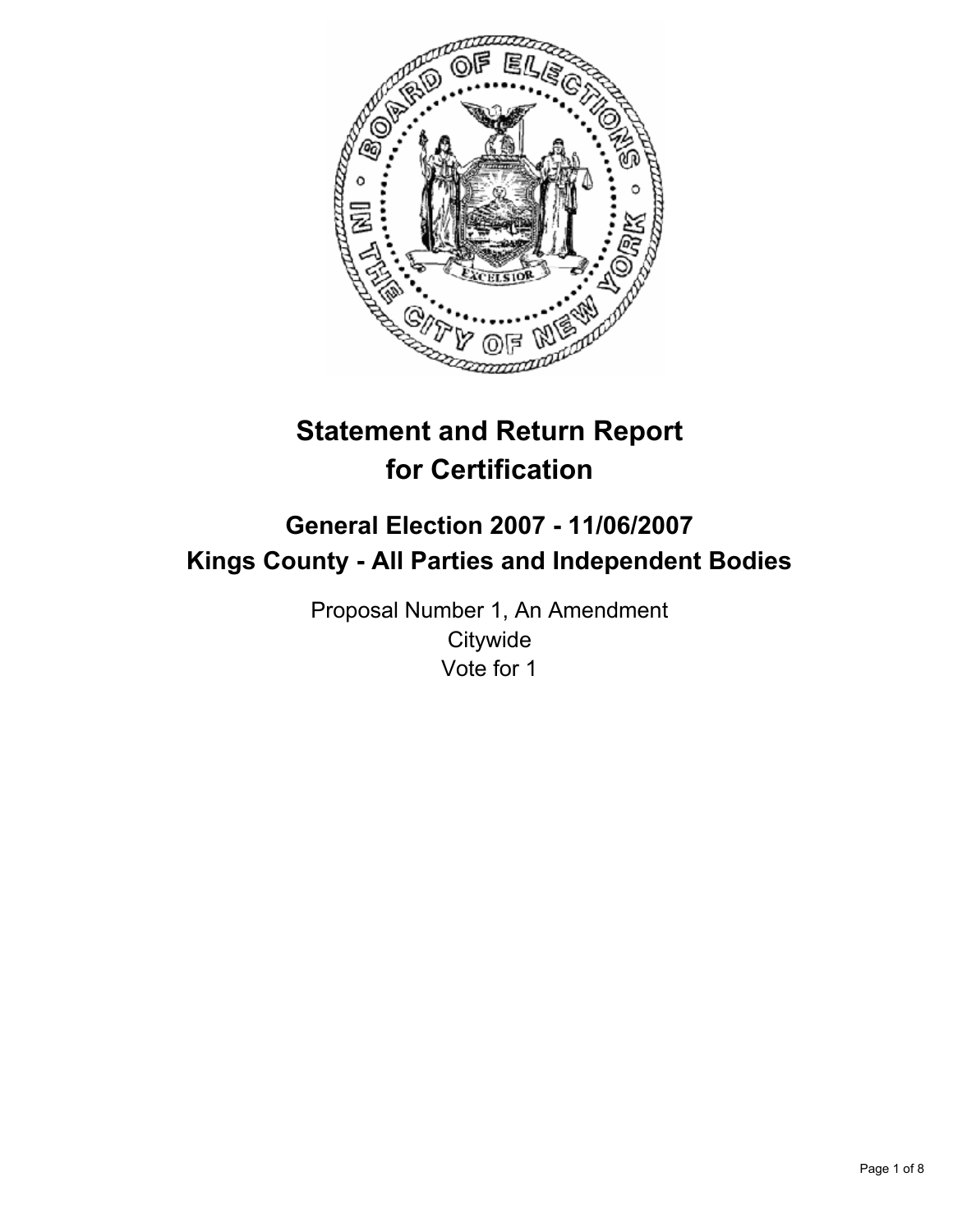

| <b>PUBLIC COUNTER</b> | 4,553 |
|-----------------------|-------|
| <b>EMERGENCY</b>      | 0     |
| ABSENTEE/MILITARY     | 84    |
| AFFIDAVIT             | 74    |
| <b>Total Ballots</b>  | 4,711 |
| <b>YES</b>            | 1,039 |
| <b>NO</b>             | 398   |
| <b>Total Votes</b>    | 1,437 |
| Unrecorded            | 3,274 |

## **Assembly District 41**

| PUBLIC COUNTER       | 3,466 |
|----------------------|-------|
| <b>EMERGENCY</b>     |       |
| ABSENTEE/MILITARY    | 152   |
| AFFIDAVIT            | 41    |
| <b>Total Ballots</b> | 3,662 |
| <b>YES</b>           | 1,128 |
| <b>NO</b>            | 398   |
| <b>Total Votes</b>   | 1,526 |
| Unrecorded           | 2,136 |

#### **Assembly District 42**

| PUBLIC COUNTER       | 3,601 |
|----------------------|-------|
| <b>EMERGENCY</b>     | 0     |
| ABSENTEE/MILITARY    | 127   |
| <b>AFFIDAVIT</b>     | 55    |
| <b>Total Ballots</b> | 3,783 |
| <b>YES</b>           | 744   |
| <b>NO</b>            | 256   |
| <b>Total Votes</b>   | 1,000 |
| Unrecorded           | 2,783 |

| PUBLIC COUNTER       | 3,765 |
|----------------------|-------|
| <b>EMERGENCY</b>     |       |
| ABSENTEE/MILITARY    | 201   |
| AFFIDAVIT            | 48    |
| <b>Total Ballots</b> | 4,015 |
| <b>YES</b>           | 787   |
| <b>NO</b>            | 316   |
| <b>Total Votes</b>   | 1,103 |
| Unrecorded           | 2,912 |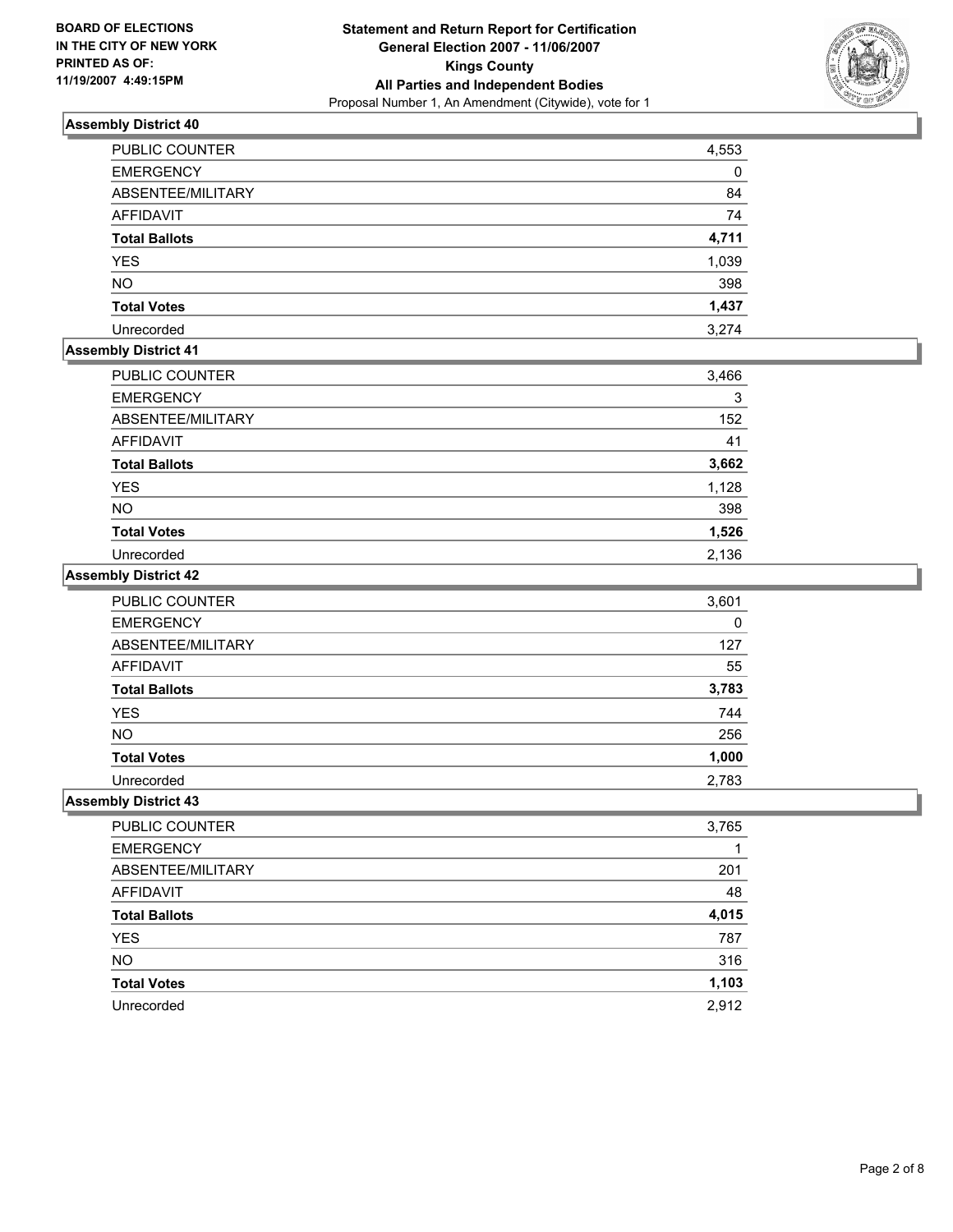

| PUBLIC COUNTER       | 4,114 |
|----------------------|-------|
| <b>EMERGENCY</b>     | 19    |
| ABSENTEE/MILITARY    | 155   |
| AFFIDAVIT            | 33    |
| <b>Total Ballots</b> | 4,321 |
| <b>YES</b>           | 1,497 |
| <b>NO</b>            | 444   |
| <b>Total Votes</b>   | 1,941 |
| Unrecorded           | 2,380 |

## **Assembly District 45**

| PUBLIC COUNTER       | 2,665 |
|----------------------|-------|
| <b>EMERGENCY</b>     |       |
| ABSENTEE/MILITARY    | 189   |
| AFFIDAVIT            | 15    |
| <b>Total Ballots</b> | 2,870 |
| <b>YES</b>           | 896   |
| <b>NO</b>            | 346   |
| <b>Total Votes</b>   | 1,242 |
| Unrecorded           | 1,628 |

#### **Assembly District 46**

| <b>PUBLIC COUNTER</b> | 3,972 |
|-----------------------|-------|
| <b>EMERGENCY</b>      | 0     |
| ABSENTEE/MILITARY     | 329   |
| <b>AFFIDAVIT</b>      | 32    |
| <b>Total Ballots</b>  | 4,333 |
| <b>YES</b>            | 1,254 |
| <b>NO</b>             | 468   |
| <b>Total Votes</b>    | 1,722 |
| Unrecorded            | 2,611 |

| PUBLIC COUNTER       | 2,544 |
|----------------------|-------|
| <b>EMERGENCY</b>     |       |
| ABSENTEE/MILITARY    | 202   |
| <b>AFFIDAVIT</b>     | 13    |
| <b>Total Ballots</b> | 2,759 |
| <b>YES</b>           | 724   |
| <b>NO</b>            | 289   |
| <b>Total Votes</b>   | 1,013 |
| Unrecorded           | 1,746 |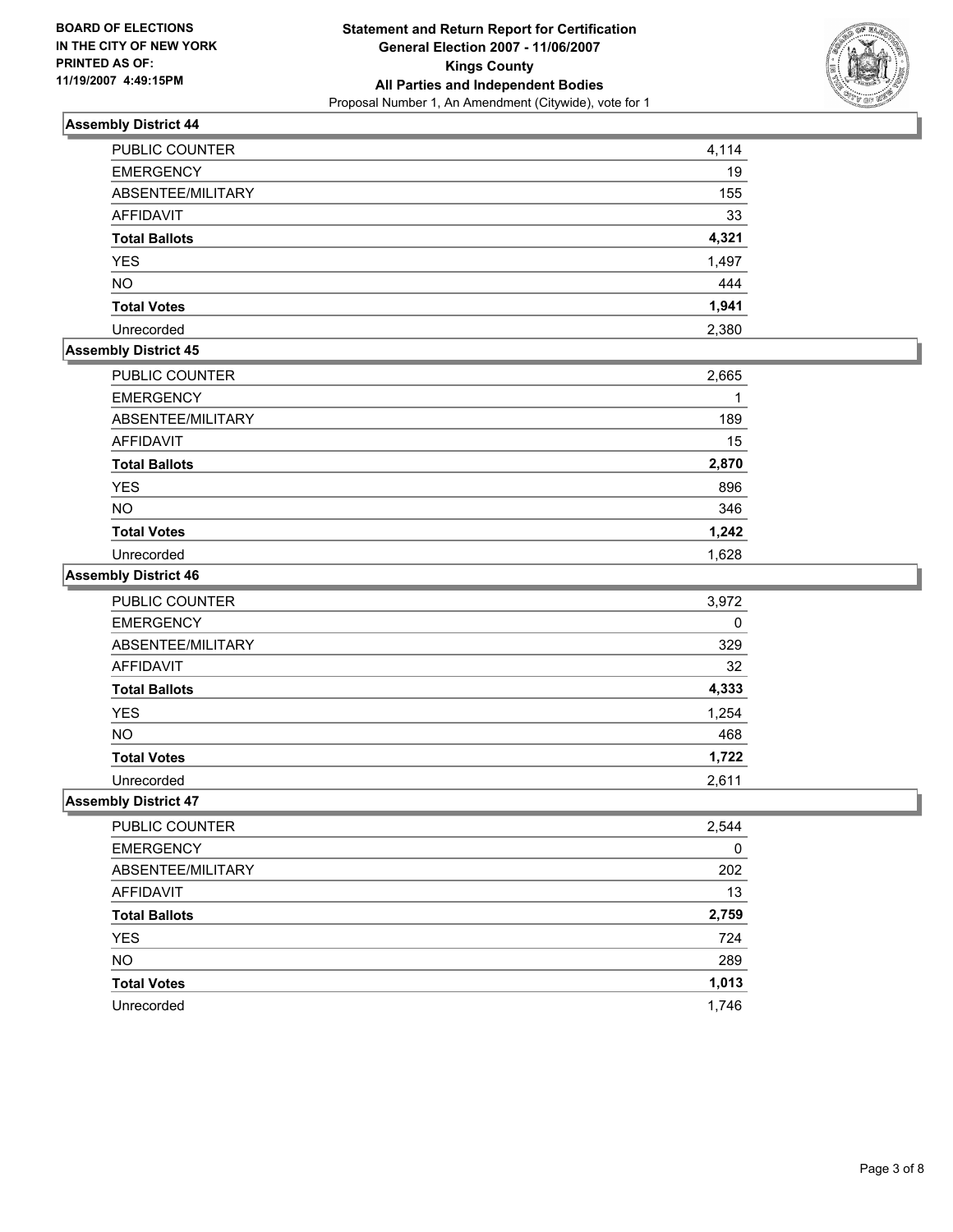

| PUBLIC COUNTER       | 4,147 |
|----------------------|-------|
| <b>EMERGENCY</b>     | 0     |
| ABSENTEE/MILITARY    | 152   |
| AFFIDAVIT            | 24    |
| <b>Total Ballots</b> | 4,323 |
| <b>YES</b>           | 986   |
| <b>NO</b>            | 398   |
| <b>Total Votes</b>   | 1,384 |
| Unrecorded           | 2,939 |

## **Assembly District 49**

| PUBLIC COUNTER       | 2,469 |
|----------------------|-------|
| <b>EMERGENCY</b>     |       |
| ABSENTEE/MILITARY    | 157   |
| AFFIDAVIT            | 17    |
| <b>Total Ballots</b> | 2,643 |
| <b>YES</b>           | 707   |
| <b>NO</b>            | 292   |
| <b>Total Votes</b>   | 999   |
| Unrecorded           | 1.644 |

#### **Assembly District 50**

| PUBLIC COUNTER       | 2,273 |
|----------------------|-------|
| <b>EMERGENCY</b>     |       |
| ABSENTEE/MILITARY    | 101   |
| AFFIDAVIT            | 16    |
| <b>Total Ballots</b> | 2,394 |
| <b>YES</b>           | 637   |
| <b>NO</b>            | 235   |
| <b>Total Votes</b>   | 872   |
| Unrecorded           | 1,522 |

| <b>PUBLIC COUNTER</b> | 2,464 |
|-----------------------|-------|
| <b>EMERGENCY</b>      |       |
| ABSENTEE/MILITARY     | 70    |
| AFFIDAVIT             | 39    |
| <b>Total Ballots</b>  | 2,580 |
| <b>YES</b>            | 459   |
| <b>NO</b>             | 174   |
| <b>Total Votes</b>    | 633   |
| Unrecorded            | 1,947 |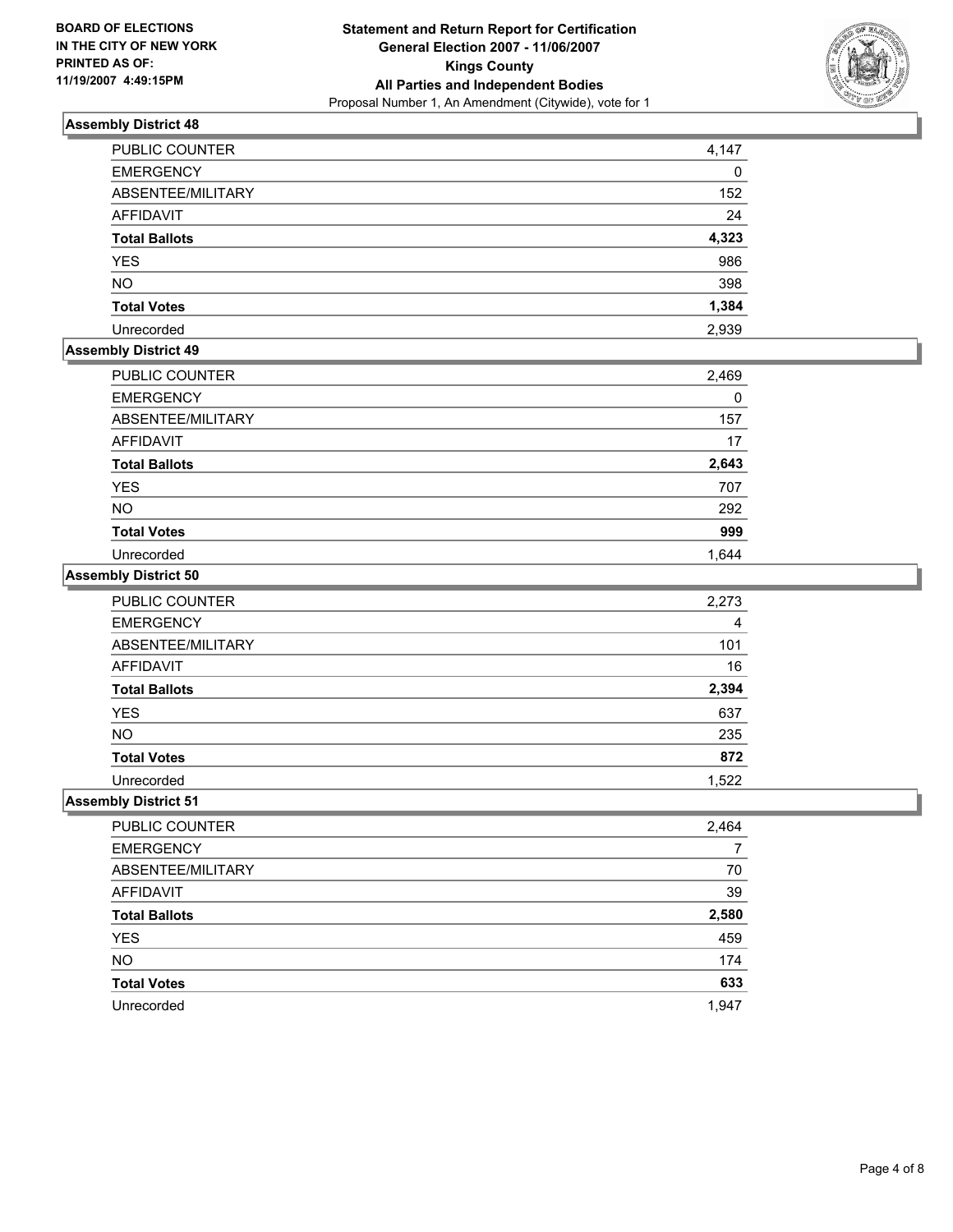

| PUBLIC COUNTER       | 3,939 |
|----------------------|-------|
| <b>EMERGENCY</b>     | 4     |
| ABSENTEE/MILITARY    | 254   |
| AFFIDAVIT            | 35    |
| <b>Total Ballots</b> | 4,232 |
| <b>YES</b>           | 1,971 |
| <b>NO</b>            | 489   |
| <b>Total Votes</b>   | 2,460 |
| Unrecorded           | 1,772 |

## **Assembly District 53**

| PUBLIC COUNTER       | 3,818 |
|----------------------|-------|
| <b>EMERGENCY</b>     | 11    |
| ABSENTEE/MILITARY    | 75    |
| AFFIDAVIT            | 52    |
| <b>Total Ballots</b> | 3,956 |
| <b>YES</b>           | 681   |
| <b>NO</b>            | 254   |
| <b>Total Votes</b>   | 935   |
| Unrecorded           | 3,021 |

#### **Assembly District 54**

| PUBLIC COUNTER       | 2,975 |
|----------------------|-------|
| <b>EMERGENCY</b>     | 5     |
| ABSENTEE/MILITARY    | 44    |
| <b>AFFIDAVIT</b>     | 39    |
| <b>Total Ballots</b> | 3,063 |
| <b>YES</b>           | 643   |
| <b>NO</b>            | 261   |
| <b>Total Votes</b>   | 904   |
| Unrecorded           | 2,159 |

| PUBLIC COUNTER       | 3,967 |
|----------------------|-------|
| <b>EMERGENCY</b>     |       |
| ABSENTEE/MILITARY    | 98    |
| AFFIDAVIT            | 45    |
| <b>Total Ballots</b> | 4,113 |
| YES                  | 907   |
| <b>NO</b>            | 338   |
| <b>Total Votes</b>   | 1,245 |
| Unrecorded           | 2,868 |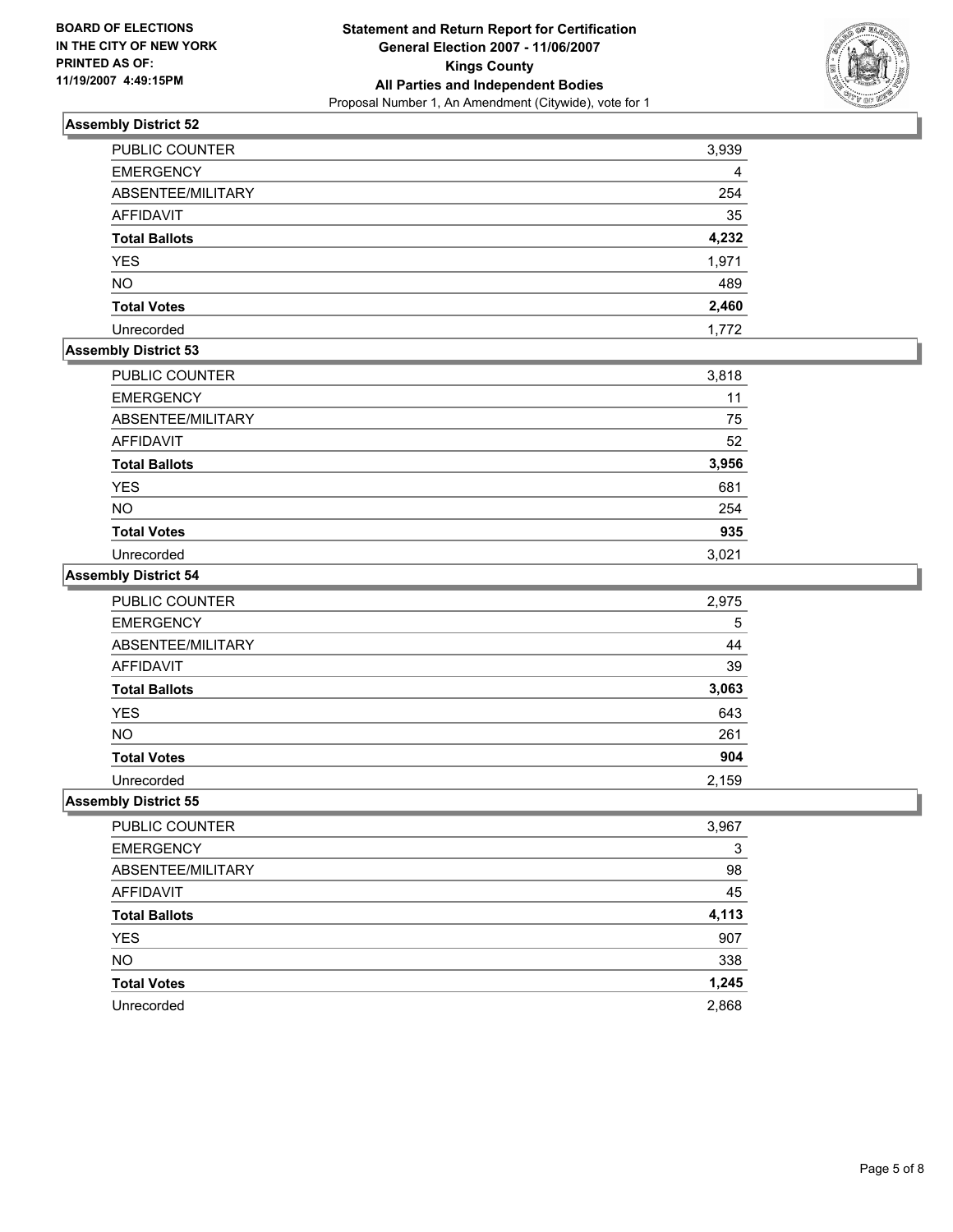

| <b>PUBLIC COUNTER</b> | 4,378 |
|-----------------------|-------|
| <b>EMERGENCY</b>      | 0     |
| ABSENTEE/MILITARY     | 158   |
| <b>AFFIDAVIT</b>      | 52    |
| <b>Total Ballots</b>  | 4,588 |
| <b>YES</b>            | 1,014 |
| <b>NO</b>             | 436   |
| <b>Total Votes</b>    | 1,450 |
| Unrecorded            | 3,138 |

## **Assembly District 57**

| PUBLIC COUNTER       | 4,120 |
|----------------------|-------|
| <b>EMERGENCY</b>     | 5     |
| ABSENTEE/MILITARY    | 172   |
| AFFIDAVIT            | 45    |
| <b>Total Ballots</b> | 4,342 |
| <b>YES</b>           | 1,155 |
| <b>NO</b>            | 426   |
| <b>Total Votes</b>   | 1,581 |
| Unrecorded           | 2,761 |

#### **Assembly District 58**

| PUBLIC COUNTER       | 3,313 |
|----------------------|-------|
| <b>EMERGENCY</b>     | 0     |
| ABSENTEE/MILITARY    | 216   |
| <b>AFFIDAVIT</b>     | 32    |
| <b>Total Ballots</b> | 3,561 |
| <b>YES</b>           | 796   |
| <b>NO</b>            | 269   |
| <b>Total Votes</b>   | 1,065 |
| Unrecorded           | 2,496 |

| PUBLIC COUNTER       | 3,302 |
|----------------------|-------|
| <b>EMERGENCY</b>     |       |
| ABSENTEE/MILITARY    | 149   |
| AFFIDAVIT            | 30    |
| <b>Total Ballots</b> | 3,488 |
| <b>YES</b>           | 1,173 |
| <b>NO</b>            | 513   |
| <b>Total Votes</b>   | 1,686 |
| Unrecorded           | 1,802 |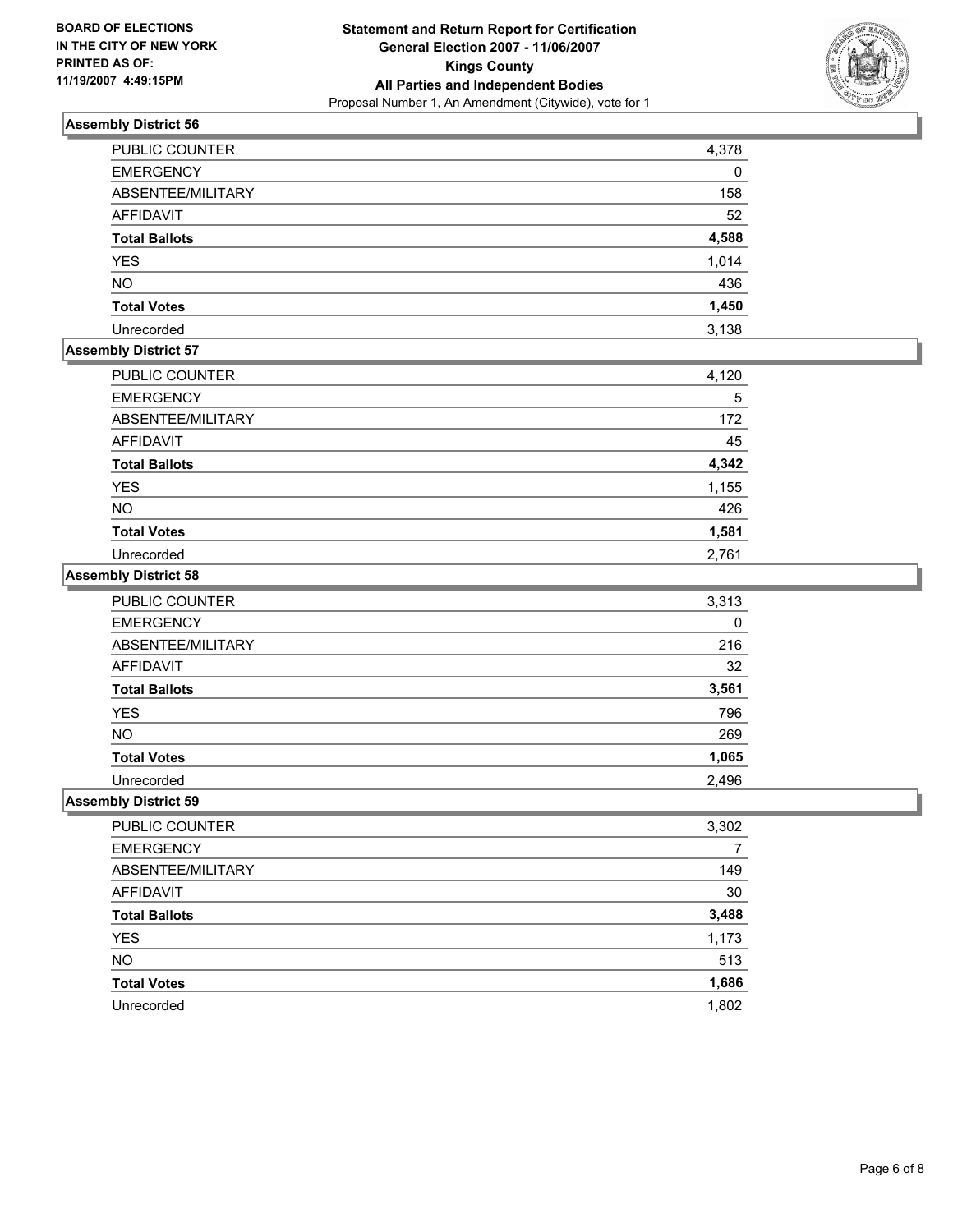

| PUBLIC COUNTER       | 1,671 |
|----------------------|-------|
| <b>EMERGENCY</b>     |       |
| ABSENTEE/MILITARY    | 77    |
| <b>AFFIDAVIT</b>     |       |
| <b>Total Ballots</b> | 1,756 |
| <b>YES</b>           | 647   |
| <b>NO</b>            | 221   |
| <b>Total Votes</b>   | 868   |
| Unrecorded           | 888   |